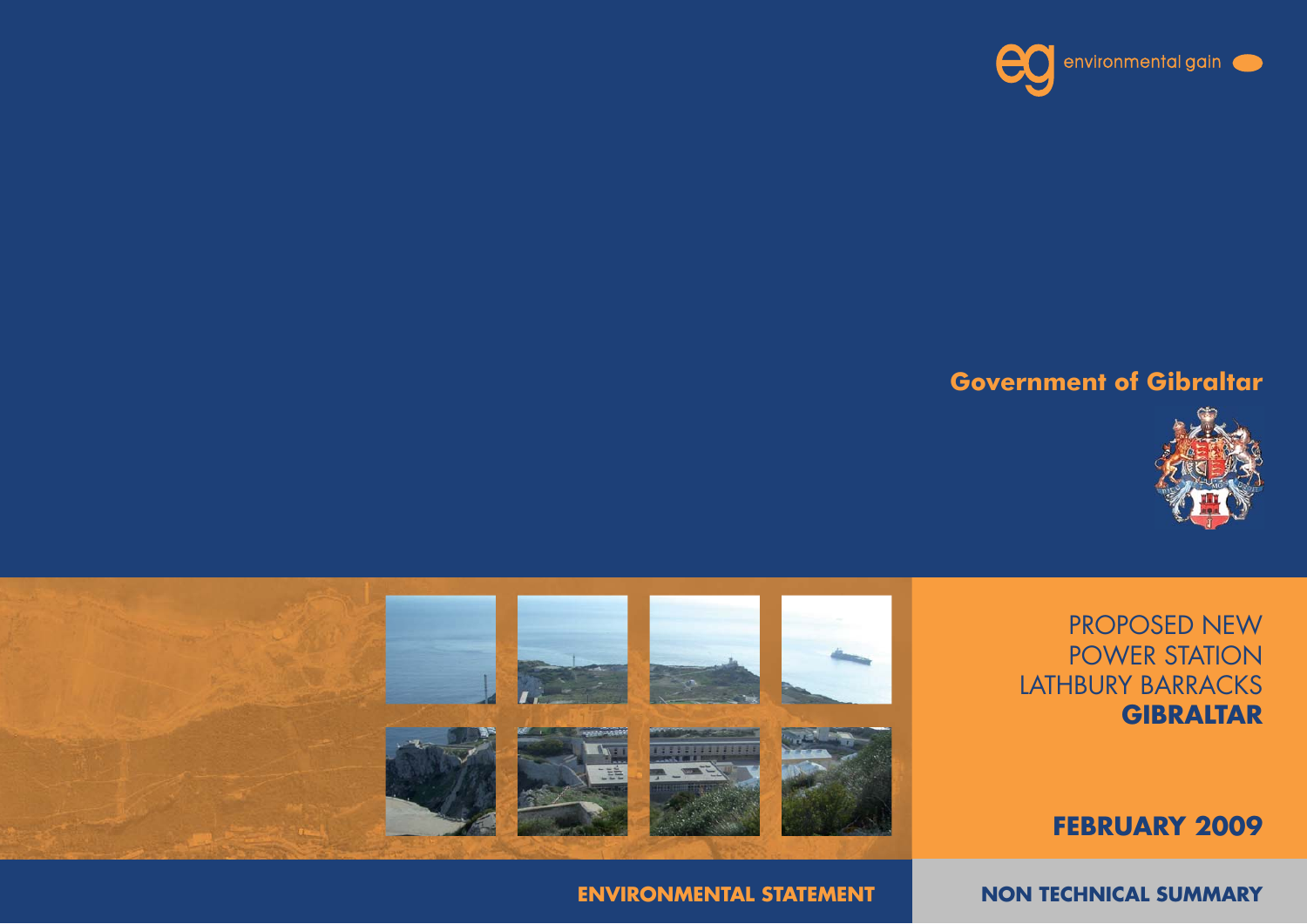

### **INTRODUCTION**

**This Non-Technical Summary provides an overview, in non-technical**  language, of the findings contained **in the Environmental Statement for •** The assessment of potential significant **the proposed new power station at Lathbury Barracks, Gibraltar.** 

The Environmental Statement records the findings of an Environmental Impact Assessment of the new power station, and includes:

- A description of the need for the project;
- Details of the proposals and alternatives considered;
- environmental effects; and
- Details of any required mitigation.

This is a public development project proposal by the Government of Gibraltar.



Approximate Site Location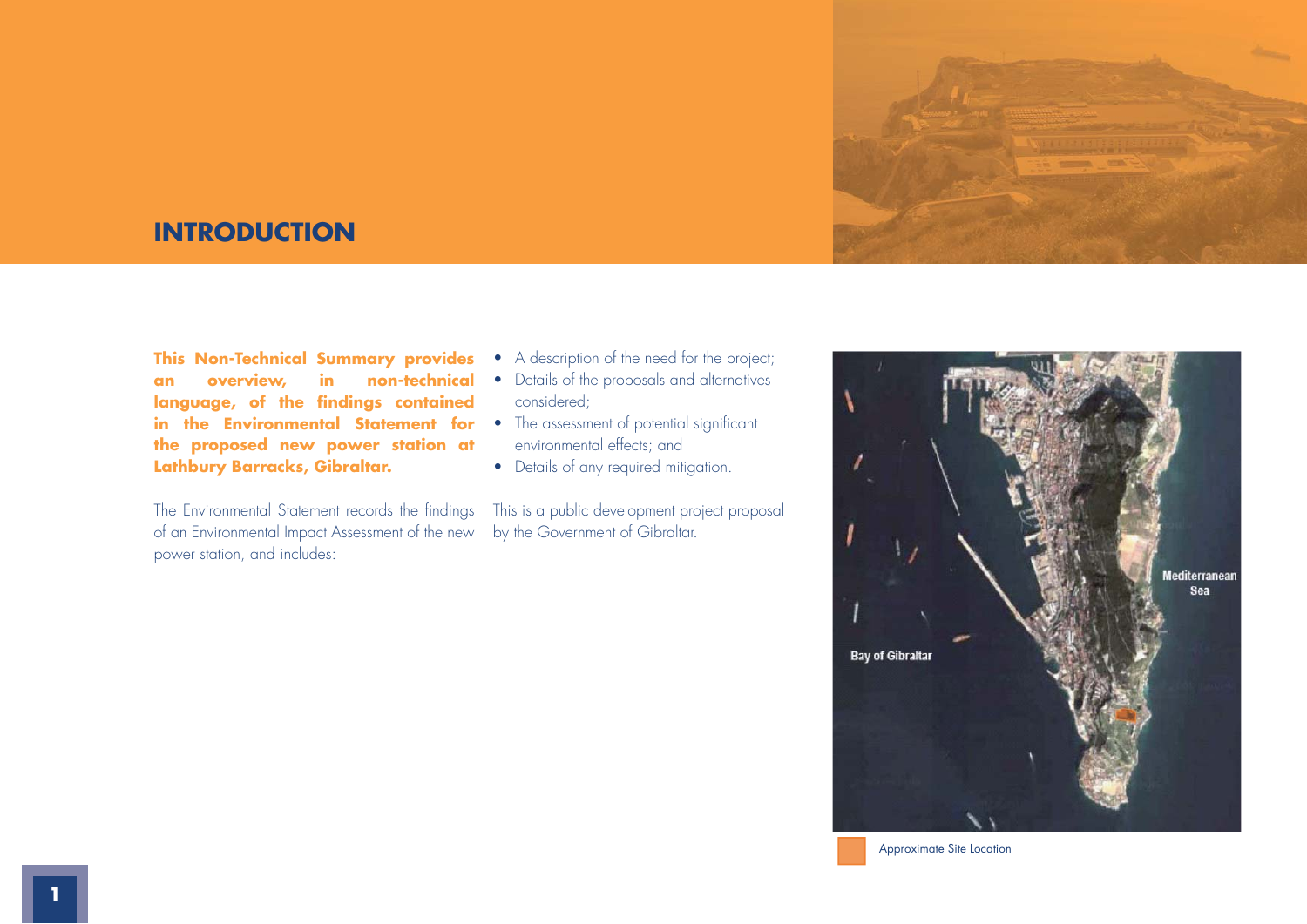

### **NEED FOR THE PROJECT**

operational lives.

provide for growing energy needs and to replace Mole, OESCO in the building adjoining the energy from existing users in Gibraltar. There are 3 existing power stations whose engines have Europa Business Centre and ISGS situated in also several large scale developments planned reached, or are rapidly reaching, the end of their HM Naval Base) need to be replaced by 2011 from which the energy demand is predicted to due to a combination of their age, condition and outstrip the current supply. environmental concerns as the generators are very old and are close to residential areas.

Gibraltar will require a new power station to The 3 power stations (Waterport on the North) There is a growth in the demand for electrical



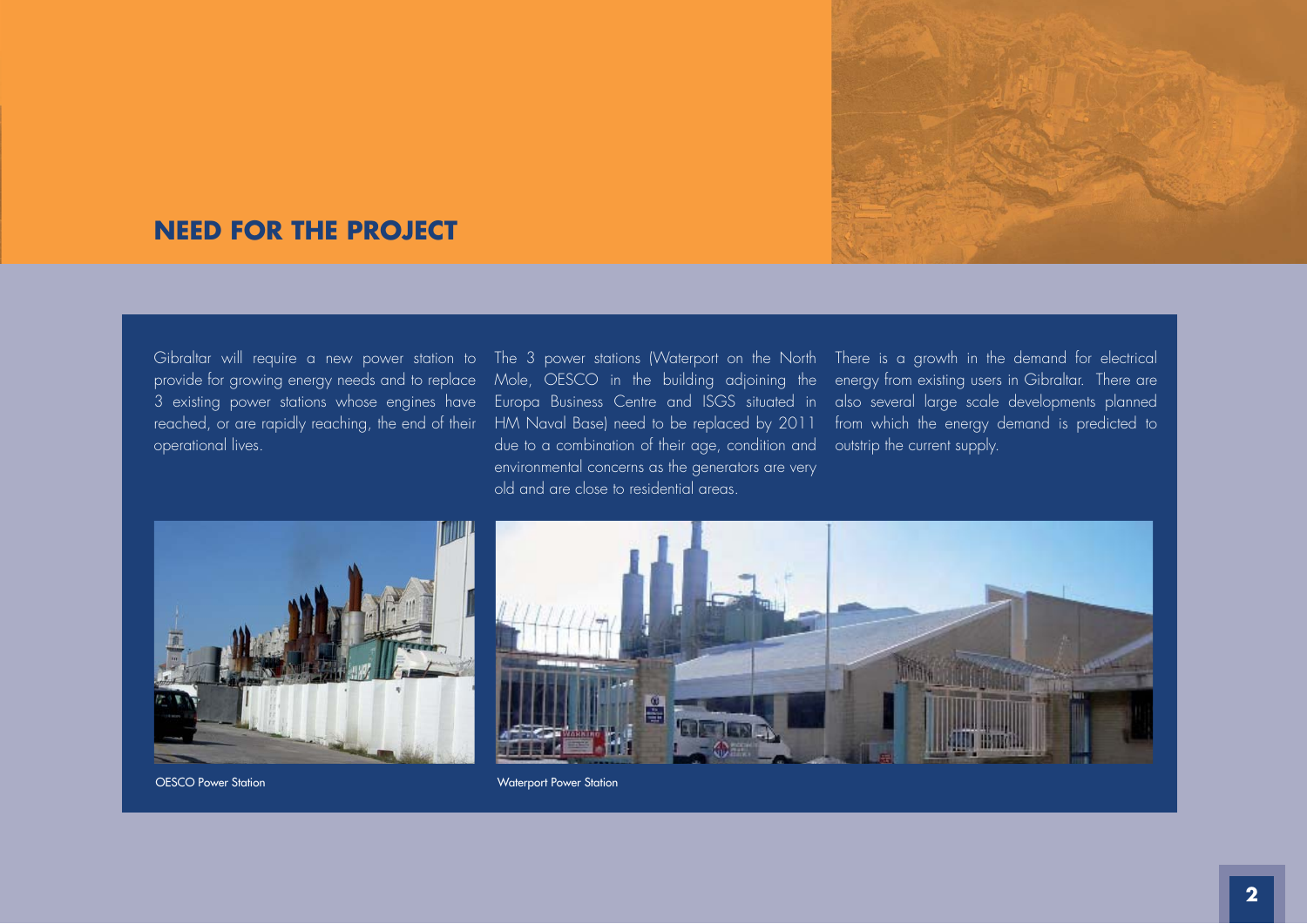

### **ALTERNATIVES**

Gibraltar is constrained by the limited amount of land available for building a new power station. This is due to the small size of the country, the sheer landscape of the Rock, protected wildlife and its high density of population. Additionally Gibraltar needs a sustained and secure supply of energy.

In developing the proposals for the new power station, a number of alternatives were considered:

### **A 'Do-Nothing' Scenario**

Delays to the planned retirement of the 3 existing power stations could not be sustained for long and would result in increasing unreliability and potential for unplanned power outages, and greater emissions to the environment as demand increases. Future energy demands have also been calculated to outstrip current supply. These two factors would threaten Gibraltar's security of **Alternative Fuels** energy supply.

Importing power from neighbouring countries is not possible for Gibraltar due to its geographic and political setting which means that it has to be selfreliant in providing its own energy. Any source of energy needs to be reliable, secure and sustained.

### **Alternative Power Technologies**

Renewable sources of electrical energy could not<br>satisfy the predicted demand on their own, and<br>based on current technology would not provide a<br>secure and sustained supply.<br>Renewable sources will be phased into the overall

reliant in providing its own energy. Any souce of Low sulphur dissel oil is currently used in Gibsalar energy needs to be reliable, secure and sustained. The energy of the power Technologies and subsel of the providible an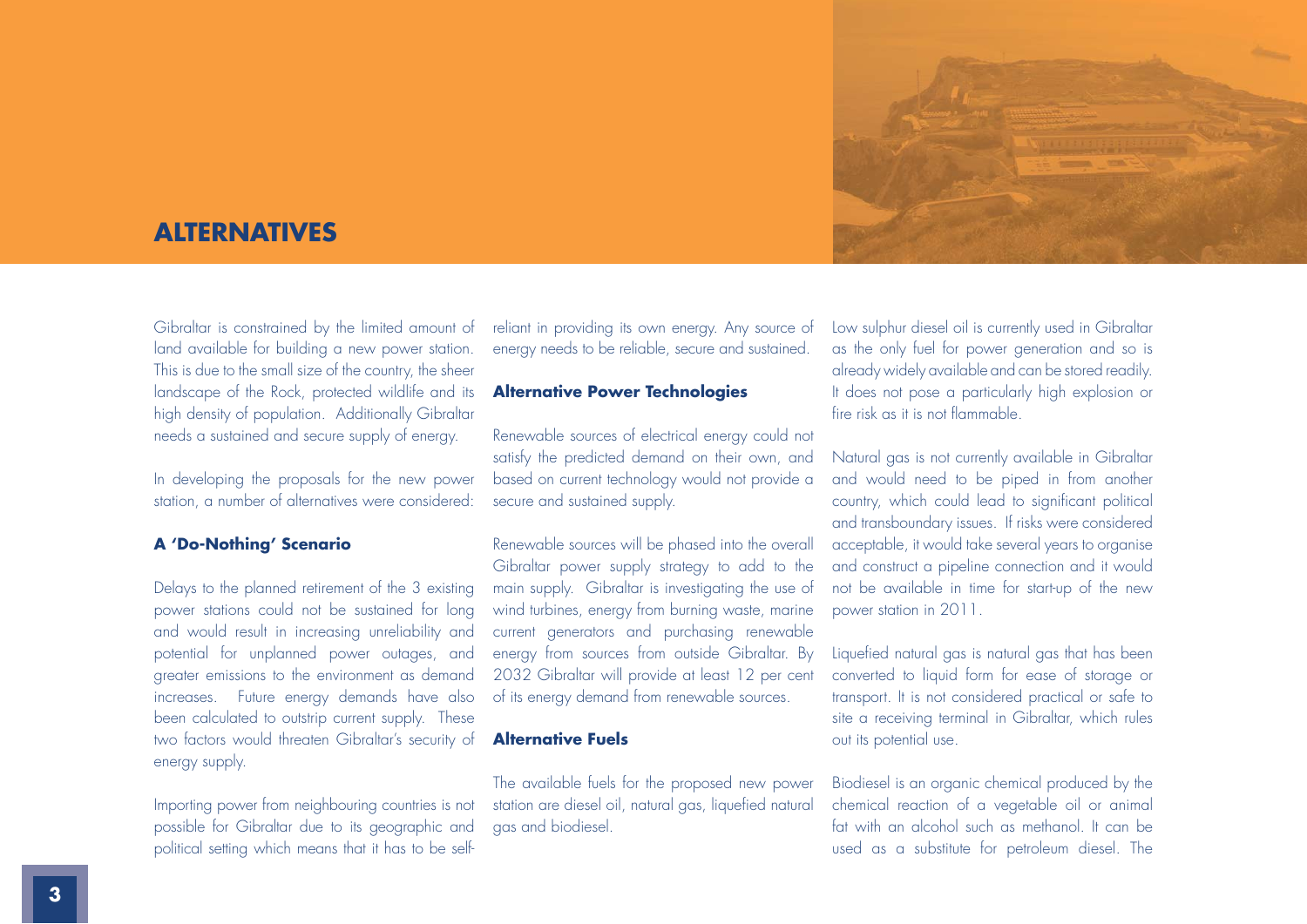

### **ALTERNATIVES**

use of biodiesel has already been considered in Gibraltar but it has been difficult to find a cost effective supply source that is from a guaranteed renewable source. If a suitable source is located it will be possible to use this, blended with diesel oil in the new power station and attain part of Gibraltar's commitment to renewables.

#### **Alternative Technologies**

High, medium and low speed diesel engines, gas turbines and steam turbines have been considered for power generation. Medium speed diesel engine units in the power output range 6.5 to 8 Megawatts (MW) are deemed as appropriate because all of the units can be located within the available space and units of this size can be operated satisfactorily at minimum loads in order to follow Gibraltar's varying electricity demand.

#### **Alternative Locations**

Once the type of fuel and technology had been considered, the area of land required for the power station could be calculated. This narrowed down the possible location of the power station to several sites that could accommodate the power station infrastructure requirements. The location options were:

- Governor's Cottage;
- Lathbury Barracks;
- NATO Distillery;
- Tunnels at Arrow Street and Powers Drive/Beefsteak Magazine;
- Western Beach Area New Reclamation;
- Windmill Hill Flats:
- Europa Point; and
- Aerial Farm.

Space available at Governor's Cottage, NATO Distillery, Tunnels at Arrow Street and Tunnels at Powers Drive were deemed too restricted and inadequate to house a power station, therefore these sites have been removed from the alternative site assessment.

The remaining sites have been assessed for practical and logistical suitability, environmental and planning constraints and the impact of the

sites on project costs and schedule.

The site at Europa Point is not available for transfer from the MoD, and also has the highest estimated costs, and would require a change in use of the area from residential/recreational to industrial. Use of this site, if it did become available, will potentially result in significant visual, air quality and noise effects on the surroundings. Due to these constraints it is considered unlikely that this site can be developed within the required timescale.

The site at Windmill Hill Flats has been discounted as it does not provide enough area for the required power station. Other constraints include its ongoing use by the MoD for training, its unknown geology, its location within a European protected wildlife site and potential use as a wind farm site, along with the second highest of the capital costs. This site was not considered to be viable within the required timescale.

The potential site at Western Beach would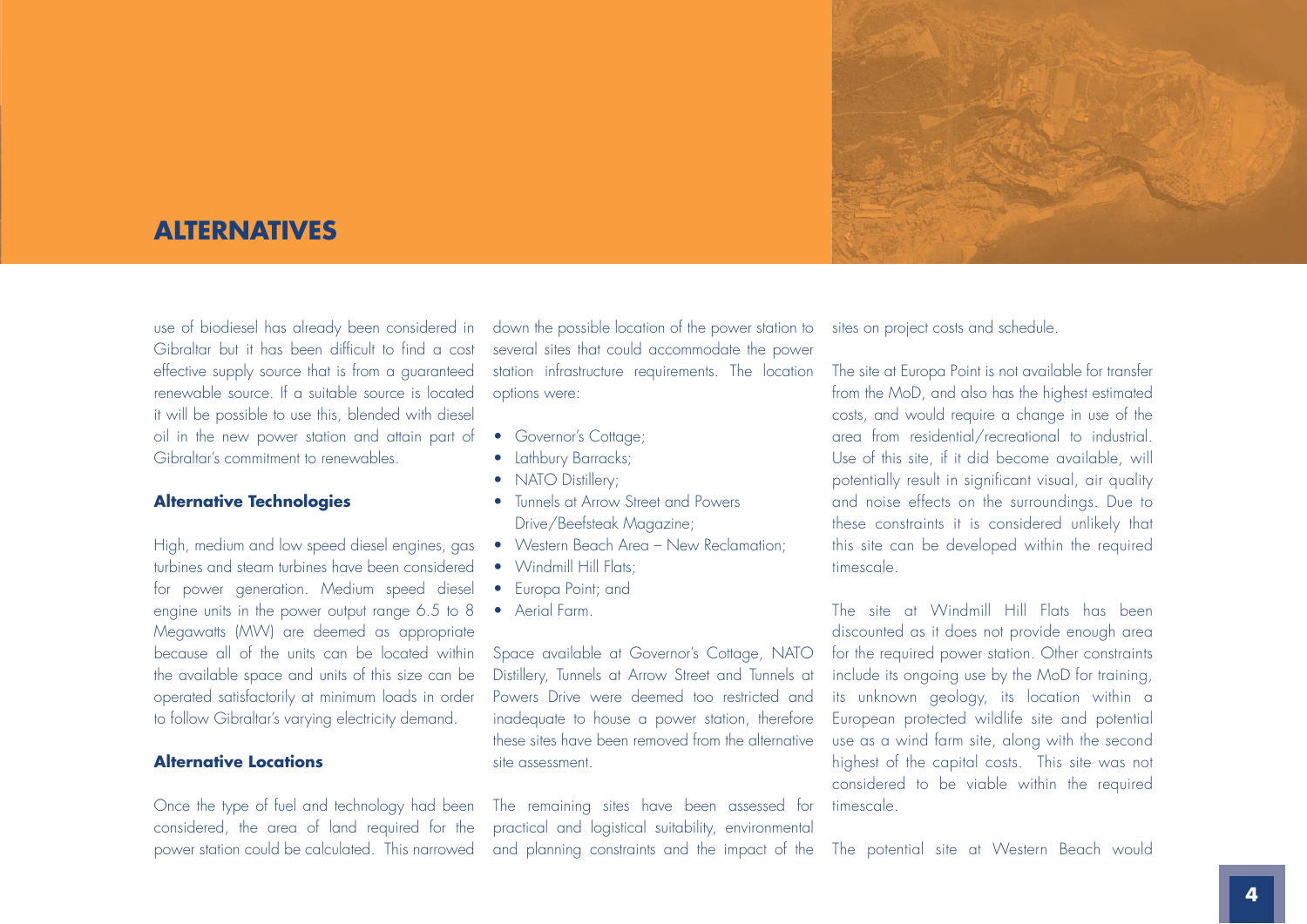

### **ALTERNATIVES**

be situated very close to the airport runway, residential properties and the land frontier. In order to build a power station at this site, land would need to be reclaimed from the sea for which a more detailed EIA would be required as well as the undertaking of a project specific Aeronautical Study. Past aeronautical studies for reclamation at this location have identified potential impacts on airport safety which may take time to manage and remove. In addition, this site will be severely constrained with regards to the positioning and heights of the chimney stacks due to its close proximity to the runway. There are also planning issues such as the impact on the surrounding residential properties and visual impact effects at close proximity and the adjacent Airport, all of which may prove difficult to mitigate. A power station at this location will give rise to significant transboundary environmental effects relating to air quality, visual impact and water quality. This will require due consultation and the timescale for such consultation (and public participation) will affect the essential project timescales. It should be further stressed that the three existing

power stations are operating engines that have, or shortly will be, exceeding their design life and are therefore likely to be major contributors to the reduction in air quality in the area, as well as the fact that peak energy demand is rapidly approximating present generating capacity. There is therefore considerable pressure on the Government of Gibraltar to expedite the construction of the new power station and opting for this site would not, at the moment, provide any certainty of the programme to complete.

The Lathbury Barracks site will have slightly lower costs than the Western Beach site, but is more difficult to access. It is environmentally sensitive due its close proximity to a European protected wildlife site and also to new and proposed residential and public use areas. With appropriate assessment and strict application of mitigating measures, these issues were not considered to be insurmountable within the required timescale and this option has been considered in more detail.

#### **Preferred Arrangement**

Following the site selection process, it was considered that the Lathbury Barracks site offered the most suitable location for the new facility, as it has sufficient space for development and it is considered to have a lower degree of specific problems when compared with other sites.

The Lathbury Barracks site was considered to be the most viable site for Gibraltar's power station when the various planning and consenting issues were evaluated with the required project timescale.

Diesel oil is the only fuel that is likely to be available in time for commissioning in 2011. The future use of biodiesel could easily contribute to Gibraltar's renewable energy obligation and will be investigated further.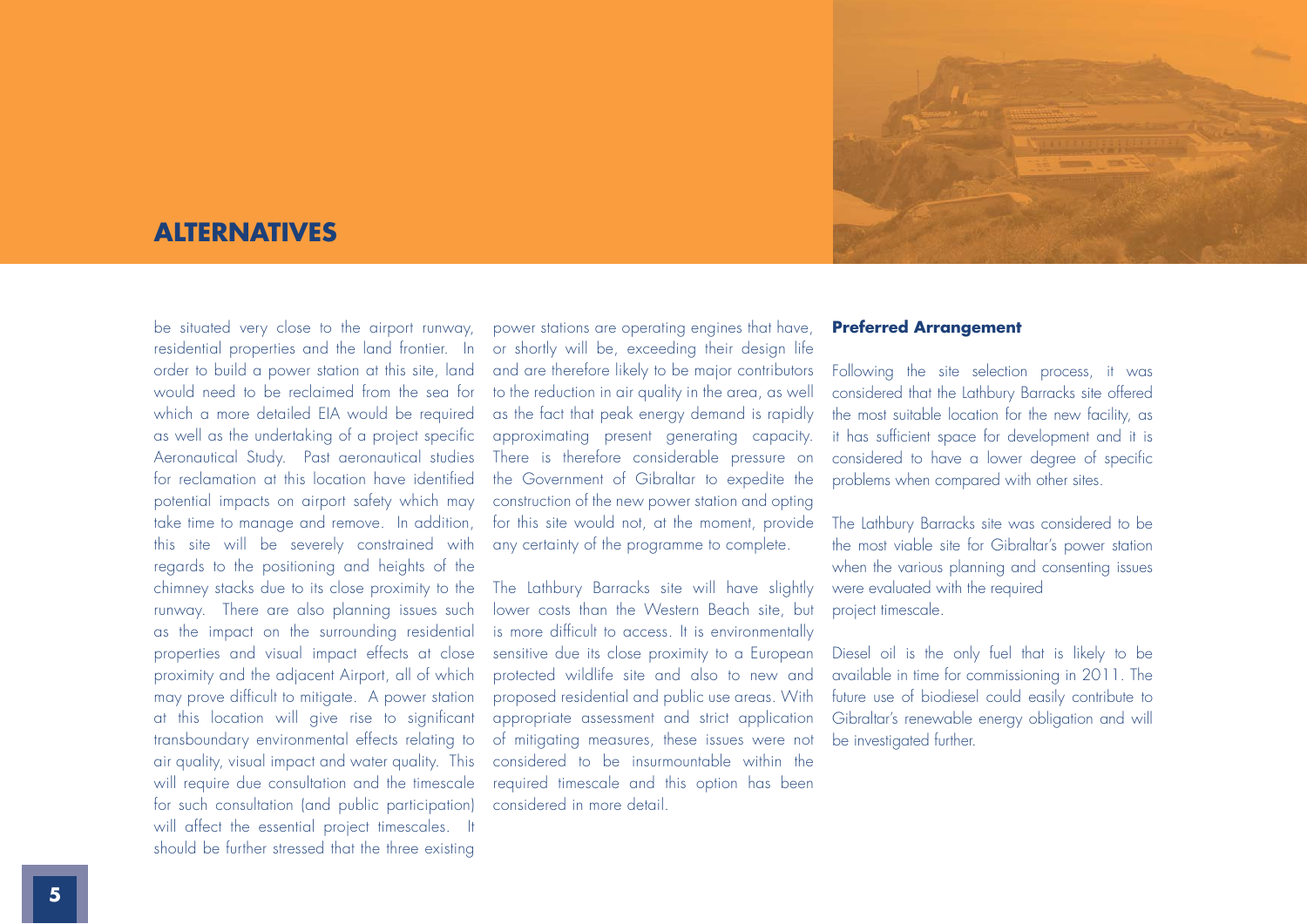

### **THE SITE AND ITS SURROUNDINGS**

**N** accommodate a diesel power station and Barracks. The location has been selected on the basis of available land area sufficient to associated infrastructure capable of meeting the predicted 72 MW peak demand in the future.

**N** Retrenchment Block. situated towards the southern end of Gibraltar approximately 1.9 ha and includes the extent parking, and general unofficial public use. at the ex-MoD parade ground of Lathbury of the tarmaced area of the parade ground up to the perimeter fencing on the south side. The site also includes an area of land to open grassland. the east of the parade ground that has the remains of an ex-MoD turfed pipe range on The site lies immediately to the south of 'the it, and a vegetated terraced area to the north between the parade ground and the existing

environmental gain

The site of the proposed diesel power station is The area required for the development is The parade ground is currently used for car Prior to this it has been used by the MoD as a parade ground, before which the area was

> Great Main Fault' between the Main Ridge of Gibraltar and the Southern Plateau. Cliffs and steep rock slopes bound the site to the east, with more gently inclined slopes to the west.





Approximate Site Area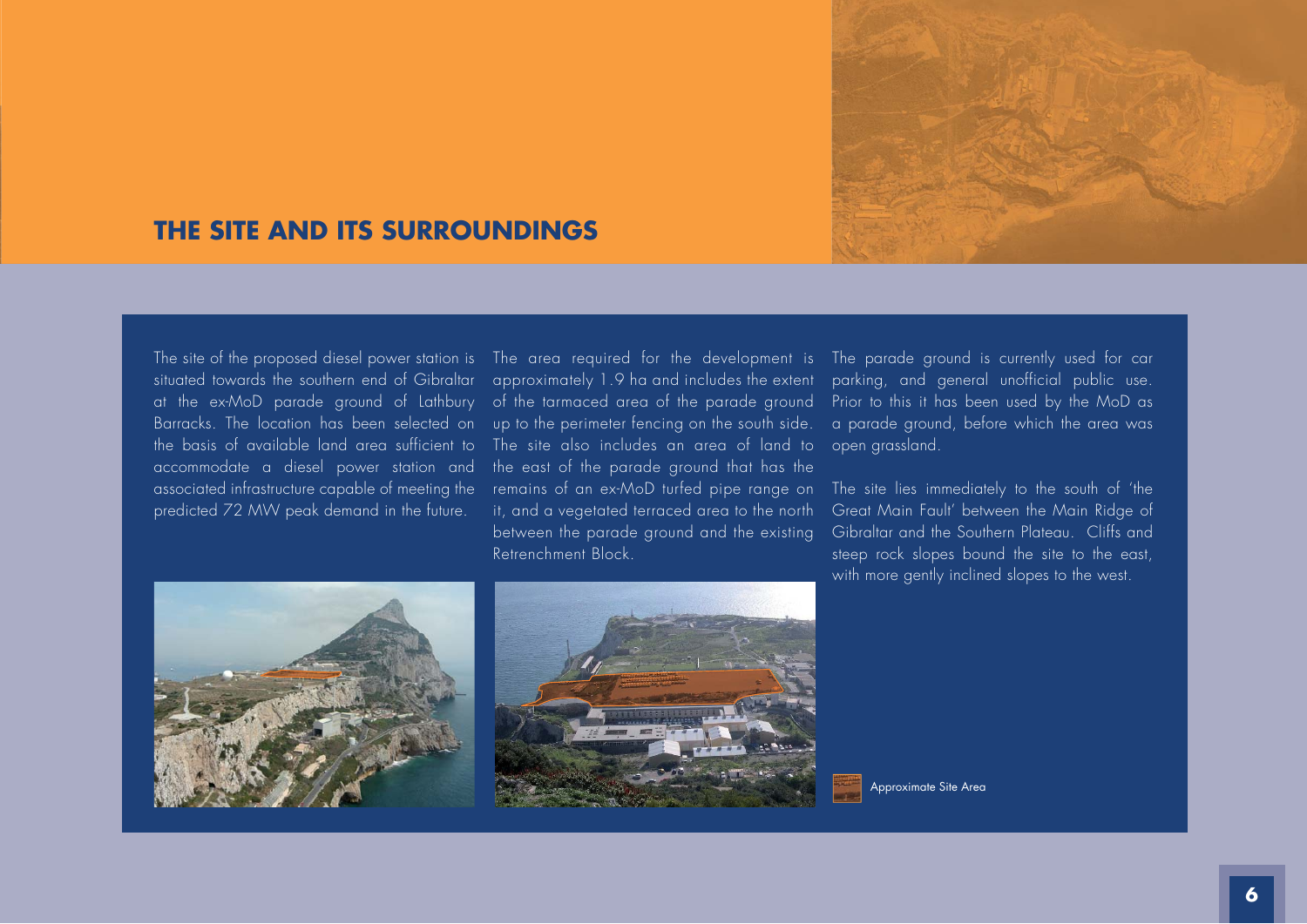

# **THE NEW POWER STATION PROPOSALS**

the concept design of the new power station at the control and instrumentation equipment. Lathbury Barracks site.

#### **Proposed New Power Station**

The new power station will initially be based on the use of diesel engines each with a generating output of 6.5 to 8 MW. Sufficient numbers of engines will be provided such that the firm capacity (allowing for maintenance) will cover the 2010 peak demand of 42 MW. The installation of further diesel generators may need to be phased in over a number of years, depending on the growth in demand and the takeoff of renewable energy options, failing which it is anticipated that a further three generating sets of similar size will need to be installed between 2012 and 2032. Spatial provision will be made in the power station design to house the additional future diesel generators.

The following summarises the key aspects included in cooled generator, air intake and exhaust systems, and be located near the present incinerator.

The exhausts from the diesel engines will discharge via multi-flued chimneys (stacks) with a separate flue for each engine. The stack heights will provide adequate dispersion of flue gases whilst minimising visual impact. The stacks will be approximately 40 m in height. There will initially be three stacks each with capacity for three flues, with a possible future further stack, if needed, to be installed at a later date.

Selective Catalytic Reduction (SCR) equipment will also be installed, which will use urea to reduce potentially polluting nitrogen oxides in the exhaust gases. This system will be complete with storage tanks, interconnecting pipework, off-loading facilities and pumping facilities for urea solution, prior to injection into the exhaust gas stream.

Each generating unit consists of a single medium system will be installed at a suitable location accessible speed diesel engine with auxiliary equipment, an air to road tanker deliveries. This would most probably An off site urea solution receiving tank and pumping

Air blast radiators to cool the engine systems will be arranged horizontally outside the power station building.

The plant will be designed to have an operational life of 25 years.

The new power station will be licensed controlled, and operated under Integrated Pollution Prevention and Control laws that protect the environment.

### **Fuel Supply**

The fuel supply system will consist of a new unloading line from the harbour on the boundary of the HM Naval Base and Cammell Laird Yard to allow discharge of diesel oil from coastal barges moored alongside the wharf. It will then be routed to the east side of Gibraltar via a new diesel oil line running in the Admiralty East-West (Comcen) tunnel and along Sir Herbert Miles Road. The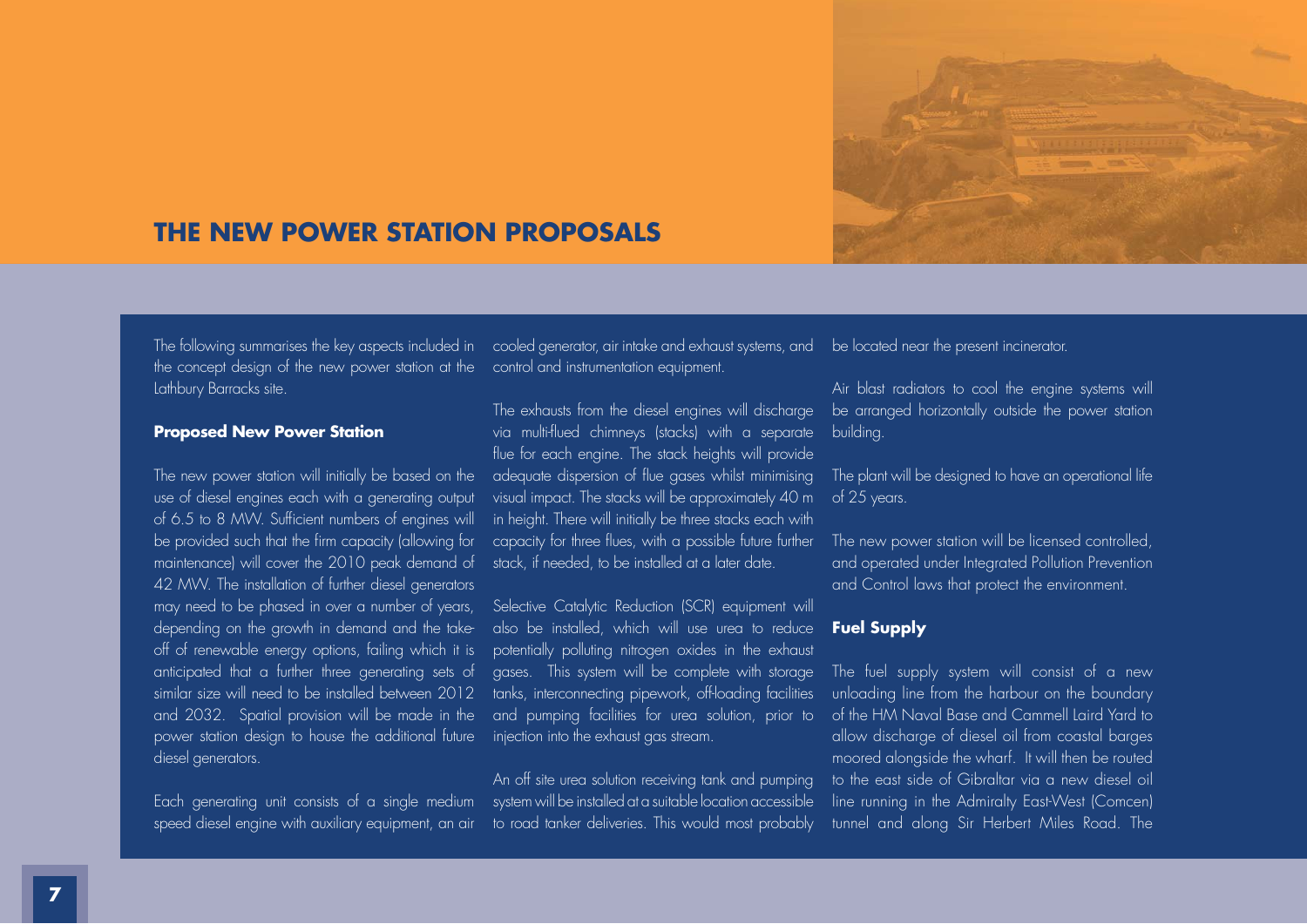

# **THE NEW POWER STATION PROPOSALS**

<sup>p</sup>ipeline will then connect to new storage tanks to be constructed inside the existing Admiralty Oil Reservoir No 4 on the east side (the East Side Tanks).

Fuel transfer pumps will transfer the diesel oil to service tank(s) located at the power station via a <sup>p</sup>ipeline.

### **Interconnecting Transmission System**

The existing electricity distribution system will be extended in order to tie in the existing and new facilities. It is envisaged that the distribution works will include the following:

- New 11 kilovolt (kV) cable circuits between the Lathbury Barracks power station and the existing Jumper's Bastion distribution centre;
- New 11 kV cable circuits between the Lathbury Barracks power station and the new Eastside Distribution Centre;
- New 11 kV cable circuits from the Eastside Distribution Centre to a new Waterport distribution centre;
- Replacement of the existing 11 kV switchgear at Jumper's Bastion distribution centre to allow for connection of the new cable circuits from Lathbury Barracks; and
- Provision of a new distribution centre to be located in the Mid Harbour area, to replace the existing Orange Bastion distribution centre, together with interconnecting cabling from Jumper's Bastion.

#### **Enabling Works**

It is envisaged that the following enabling works will be required to enable the passage of large and heavy loads to the power station site:

• Underpinning of the road and provision of steel plates to spread wheel loads on parts of Sir Herbert Miles Road;

- Temporary infilling at points of sharp changes of gradient within the Dudley Ward tunnel and at the base of the Hole in the Wall Road<sup>.</sup>
- Underpinning of the lower 25 30 metres of the Hole in the Wall Road to prevent collapse where the road is already showing signs of settlement; and
- Widening of some parts of the Hole in the Wall Road, although avoiding the listed heritage structure.

### **Landscaping**

The site will be landscaped to include green areas with native planting to provide corridors for wildlife migration, and the administration office and store building will include a roof suitable for ecological enhancement (known as a 'brown roof').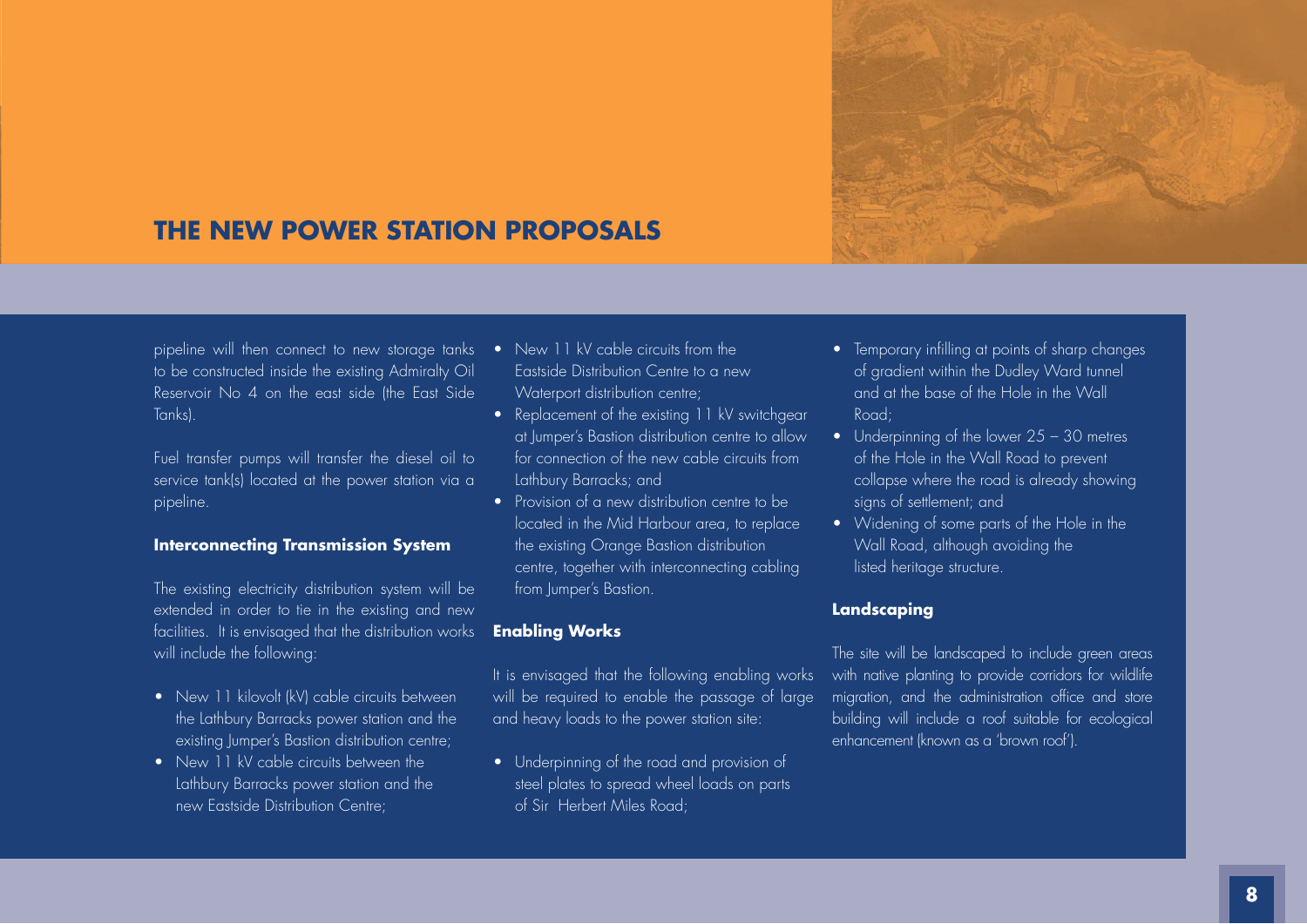

## **CONSTRUCTION**

approximately 24 months. Working hours will generally be between 08:00 to 20:00 Monday to cranes. Saturday. There will be an allowance for weekend and night working where absolutely necessary.

Earthworks will be carried out using conventional construction equipment such as excavators, bulldozers, compactors, dump trucks and tipper lorries.

The total volume of excavated material will be approximately  $15,000 \text{ m}^3$ . As far as possible, this excavated material will be graded and used on site once foundations are complete.

Concrete may be produced on site using a small batching plant.

The construction period is estimated to take Prefabricated and sectional structures will be brought to site by lorries and erected using mobile

> The diesel engines will be brought to site in component parts on heavy low loaders via Sir Herbert Miles Road and the Dudley Ward tunnel.

> Welding equipment will be used for tank and pipe construction.

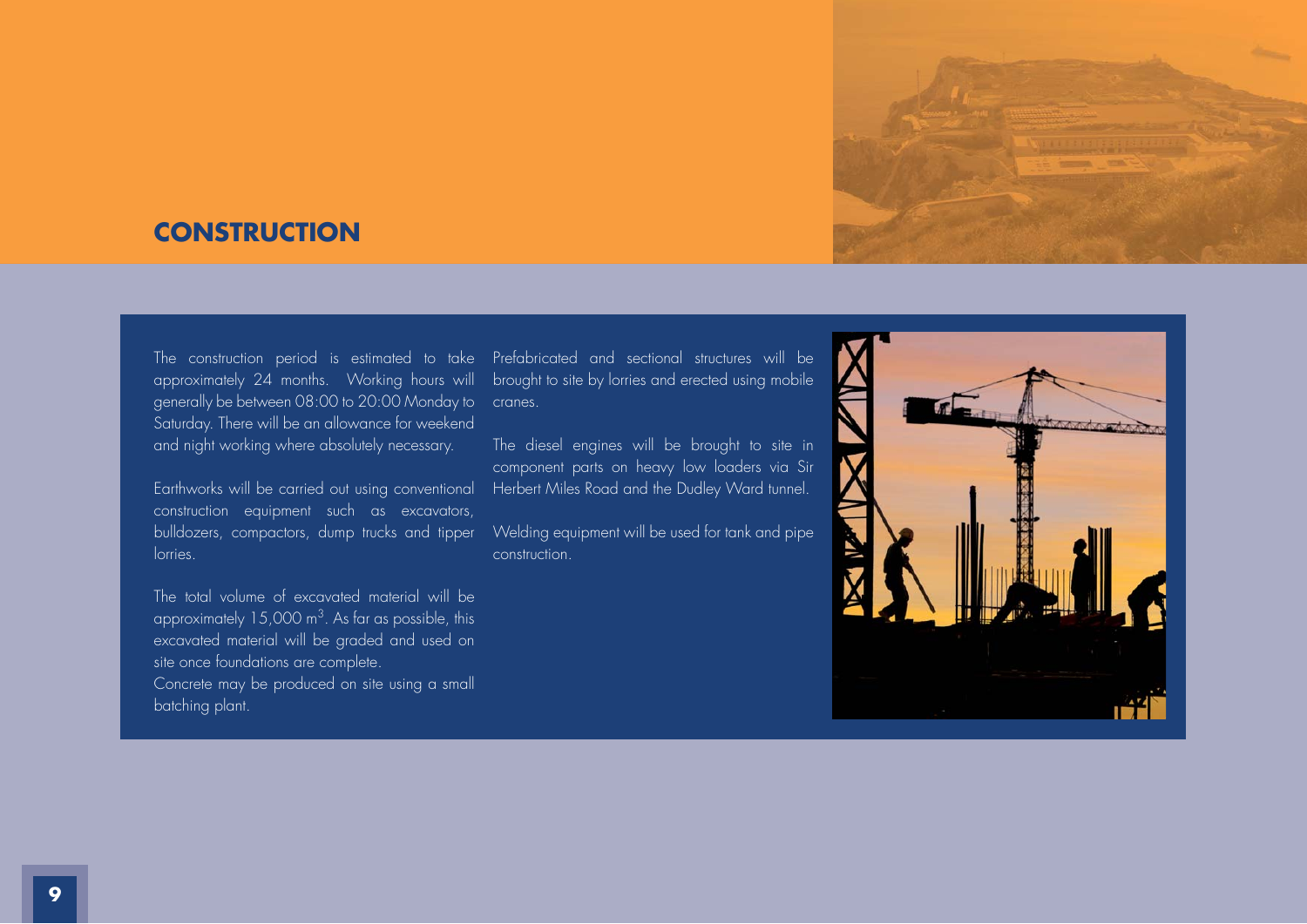

# **ASSESSING THE ENVIRONMENTAL EFFECTS OF THE PROPOSAL**

The environmental assessment has been carried out at three levels:

- Scoping the projects to ensure relevant studies were included;
- A comprehensive technical assessment: and
- Reporting on significant effects drawn together and summarised in this Non-Technical Summary.

The assessment methodologies for each study were developed to reflect current best practice.

The environmental issues that have been assessed as part of the EIA include:

- Air Quality;
- Archaeology and Cultural Heritage;
- Ecology;
- Land Contamination:
- Landscape Character and Visual Amenity;
- Land Use:
- Noise and Vibration: and
- Socio-Economics.

Relevant statutory and non-statutory organisations (eg Ministry for the Environment, Environmental Agency, Gibraltar Ornithological and Natural History Society) have been consulted on the methods for assessing the effects of the proposals and have assisted with information on the evaluation of the site and environmental sensitivities.

The environmental assessment has provided the power station designers with important information regarding the sensitivities of resources that could be affected by the proposed power station. The resulting design proposal has been developed to take account of these sensitivities and avoid negative effects wherever possible.



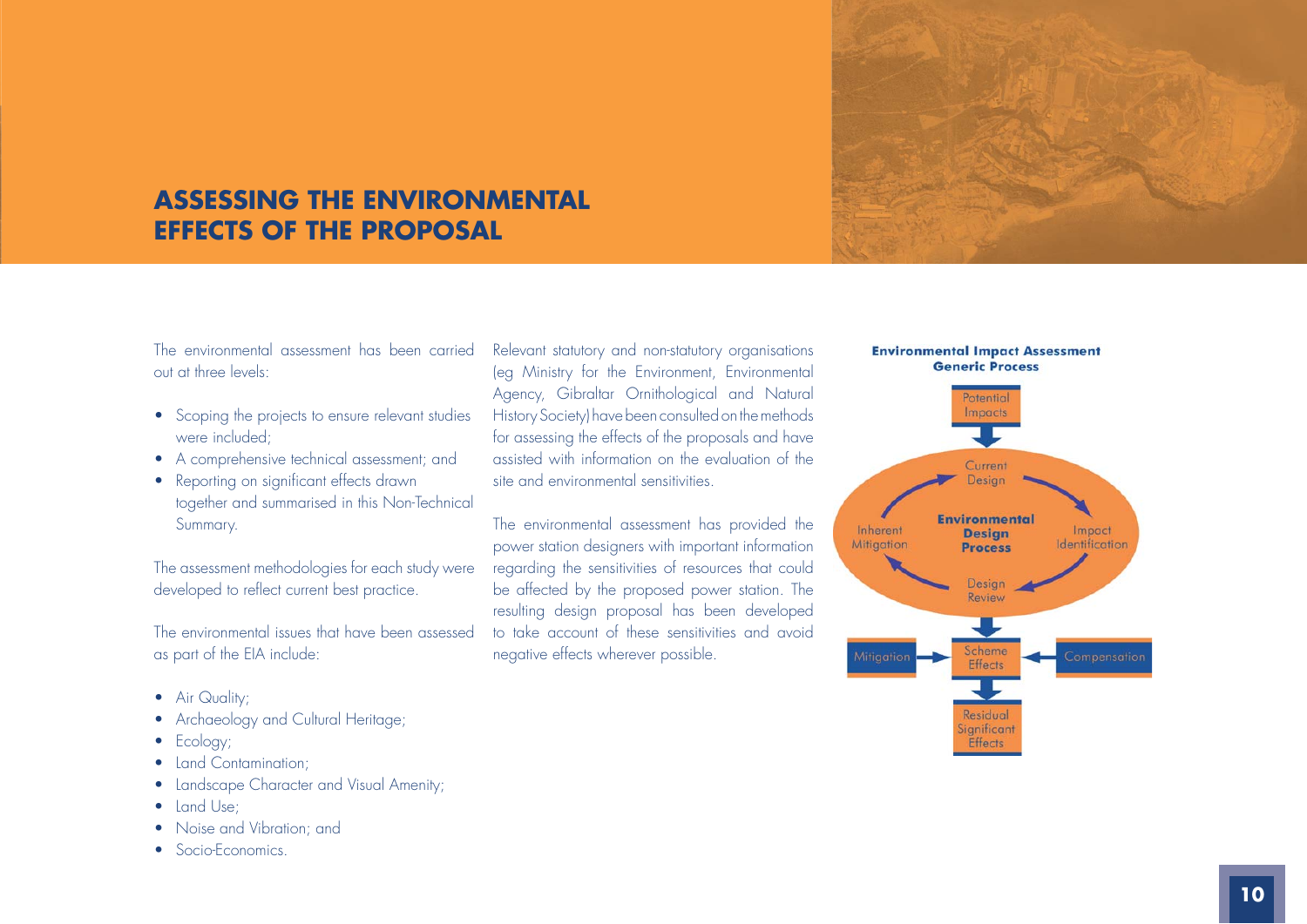

# **LIKELY SIGNIFICANT EFFECTS AND MITIGATION: Construction Practice and Detailed Design**

sets out the measures that will be undertaken by the Contractor (the organisation the Government of Gibraltar selects to design and build the scheme) regard to the environment during construction sensitive vegetation and wildlife. activities. The measures will control noise, dust, site discharges, night time lighting, and works' traffic. The Government's chosen Contractor will develop a

The Construction Environmental Management Plan detailed design and an Operational Environmental to ensure a safe site and good site practice with and control air emissions that may be harmful to Management Plan that will manage, avoid, monitor and react to potential significant changes to the environment. In particular, this will monitor

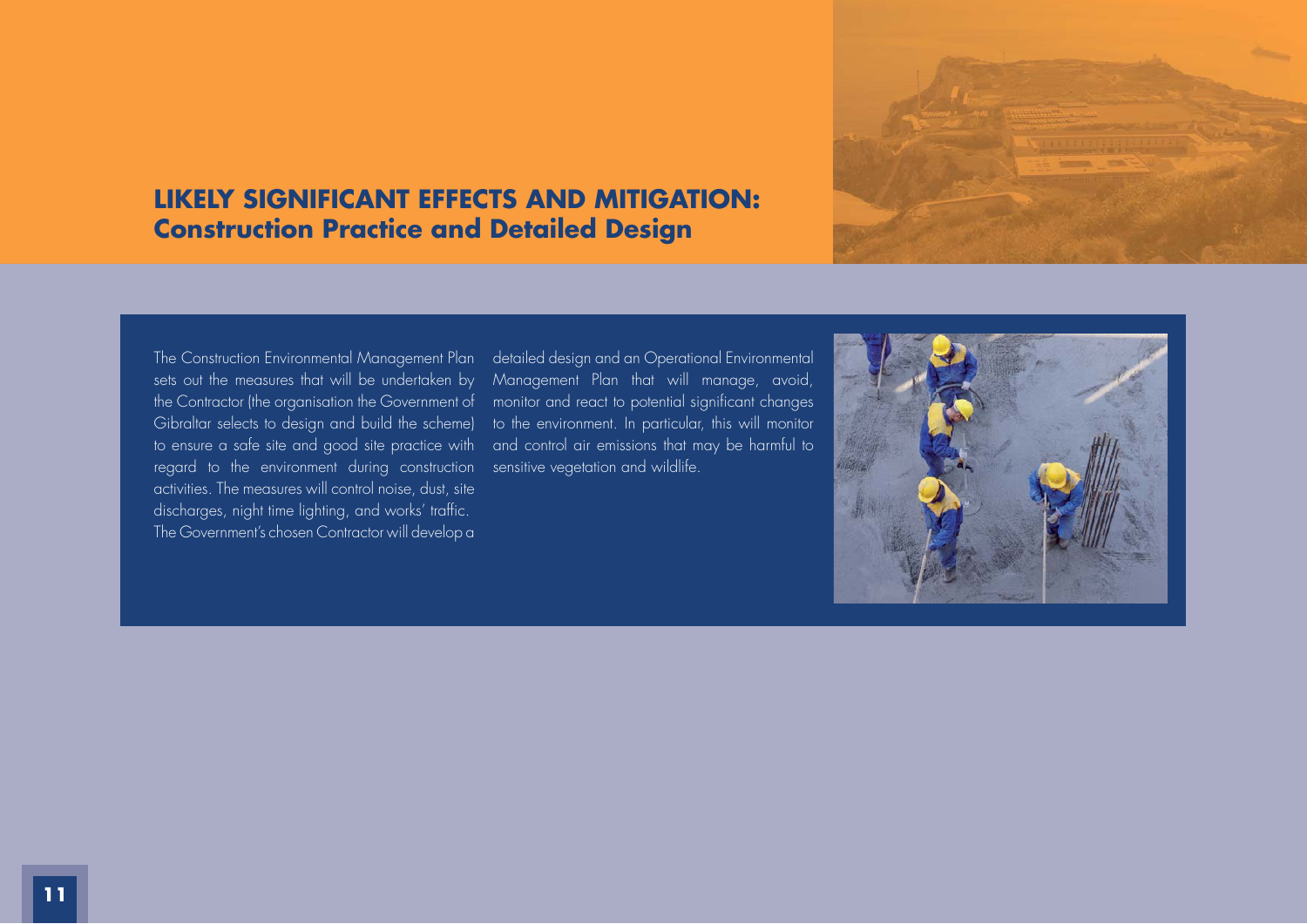

The Government of Gibraltar is committed to and will ensure implementation of all necessary mitigation measures to avoid or reduce any significant environmental effects from the construction or operation of the new power station. The Government will conduct an additional environmental assessment should the new power station be decommissioned in the future.



#### **Air Quality**

During the construction there is the potential for buildings and residents within the area to experience adverse effects from small particles of dust. These effects will be minimal because of effective site management as detailed in the Construction Environmental Management Plan.

Coinciding with the coming into operation of the new station, the three existing power stations at ISGS, OESCO and Waterport will be decommissioned. The impact of these existing power stations has been modelled, and it has been demonstrated that these facilities are currently contributing to poor air quality conditions in the vicinity of Rosia Road. The proposed new cleaner power station technology with the decommissioning of the older power stations will thus bring beneficial effects to these areas.

The operation of the new station may result in increases in sulphur dioxide, nitrogen dioxide and particulate emissions, in certain areas, leading to a degradation in the air quality of those areas.

These emissions would however not cause any of the health-based objectives to be exceeded due to the measures that have already been built into the design of the power station.

There may be increases in nitrogen deposition on European protected wildlife sites, which may have an effect on vegetation. A programme for monitoring nitrogen deposition will be established in order to monitor this and corrective action, eg by altering the level of removal of nitrous oxides or changing the stack heights.

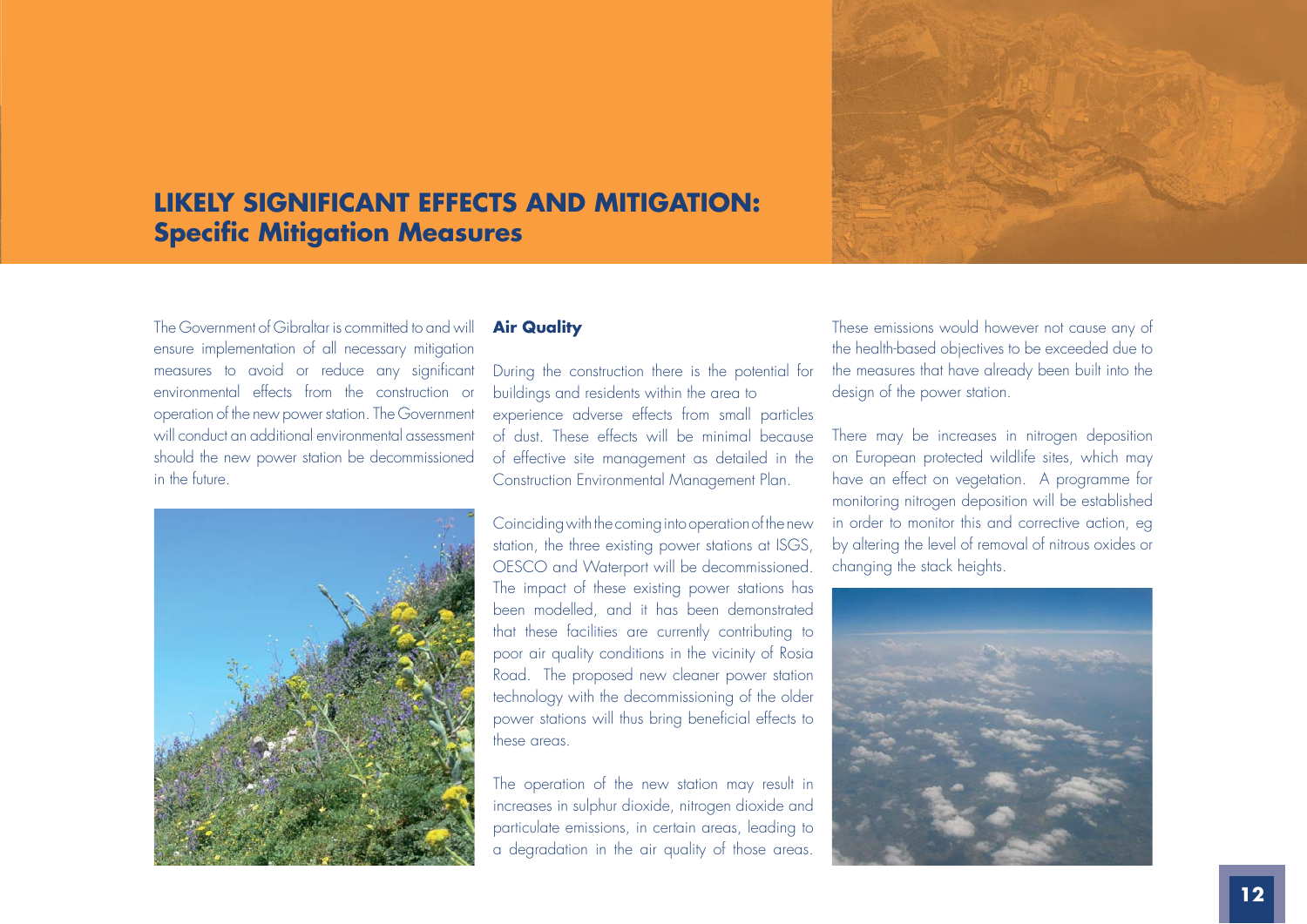

### **Archaeology and Cultural Heritage**

During the excavation and construction works, artefacts may be encountered lying beneath or within the ground. Any significant archaeological finds associated with the windmills, anti-aircraft emplacements or any other archaeology that is exposed will be recorded and dealt with by agreement with the relevant conservation authority.



### **Ecology**

The ecological assessment has identified plants and animals of potential sensitivity in the area.

Good practice construction measures, such as dust suppression techniques and low spill lighting, to avoid possible effects to wildlife such as bats, birds and reptiles will be incorporated into the Construction Environmental Management Plan. Damage to or destruction of habitat or birds (including the protected Barbary partridge) will be avoided by undertaking potentially damaging works such as scrub removal outside of the bird breeding season.

During operation, an increase in nitrogen deposition may affect the integrity of European protected sites. Monitoring and management to maintain grassland species diversity under the influence of increased nitrogen deposition will be undertaken.

Landscaping using locally native vegetation will help reduce the amount of habitat loss, however there will still be a low significant effect after mitigation. Bats may be affected by a small area of habitat

loss, light pollution, disruption of movement and accidental fuel spillages. Although a number of mitigation measures will be applied, there will be a potential residual significant effect.

By retaining a 'corridor' of land from the north to the south side of the site, Barbary partridge, reptiles and invertebrates will be able to move between habitats either side of the power station.

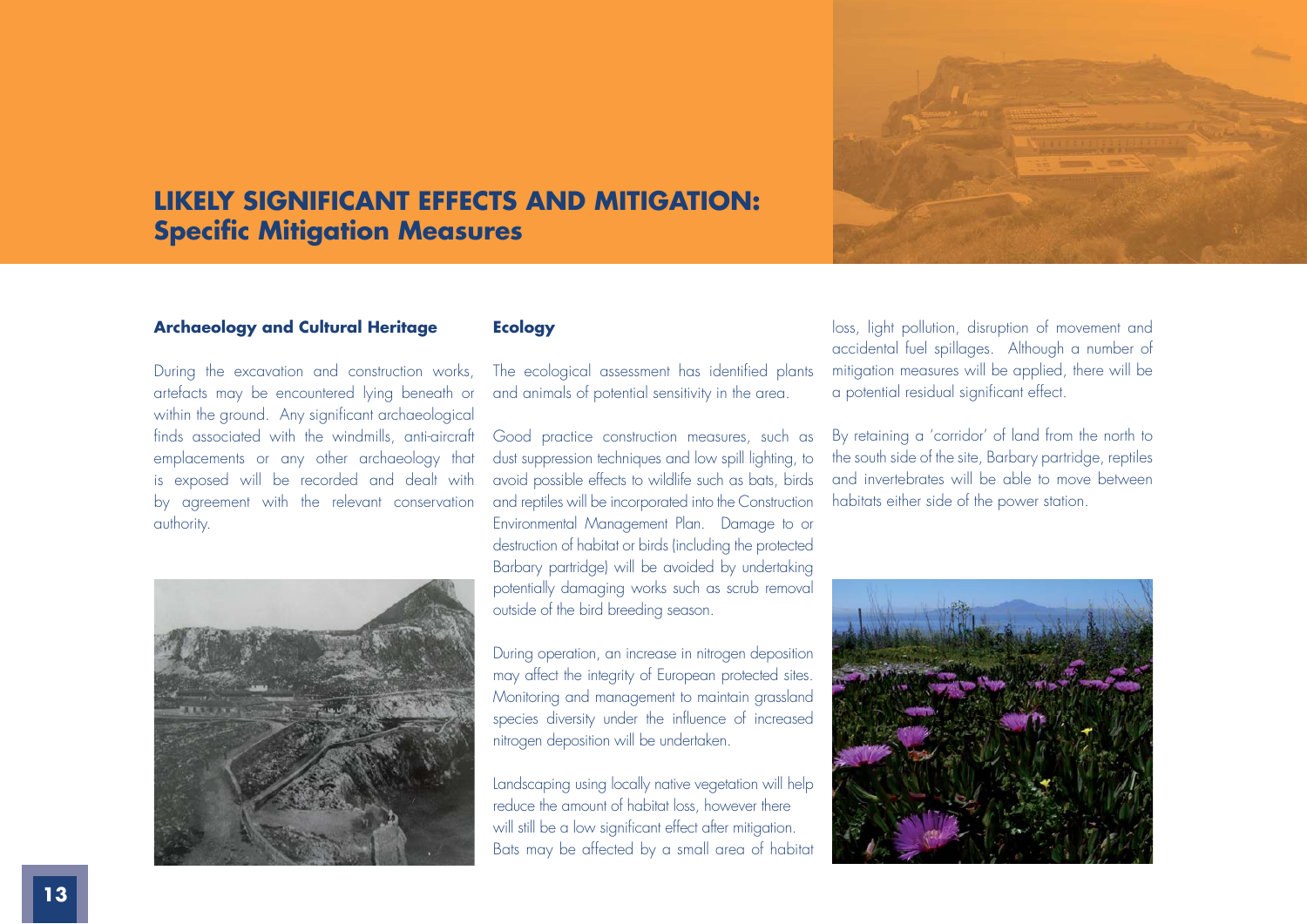

#### **Land Contamination**

There is a low risk of exposing contaminated soil during excavation or the accidental spillage of chemicals, that may prove a hazard to human health or vegetation. Contaminated material, where found, will be separated and disposed of under license from the appropriate authority to a registered landfill. The Construction Environmental Management Plan will include pollution control measures and these will be agreed with the regulatory authority.

#### **Landscape Character and Visual Amenity**

The magnitude of change to local and wider landscape character of the area is considered to be low to medium with the new power station.

The construction of the power station may affect viewpoints of the Lathbury Barracks area. Mitigation measures will be managed through the Construction Environmental Management Plan, including robust and attractive hoarding around the site and control of vehicle movements.

Care will be taken with the quality of the design

of the power station to provide a neat and well ordered facility using good quality materials and finishes. As the few clear views of the facility will be from the Upper Rock, it will be seen mainly against the background of the Lathbury military and industrial area. Colours will be generally buffs or light greys to fit with this landscape background. Operational controls to minimise the production of visible plume will also be implemented. Some views from the Mediterranean Steps Path, the view from Jew's Gate and some residences may experience residual significant visual effects even after mitigation has been included as part of the design.





**ES: VOLUME 3**

**LANDSCAPE CHARACTER AND VISUAL AMENITY**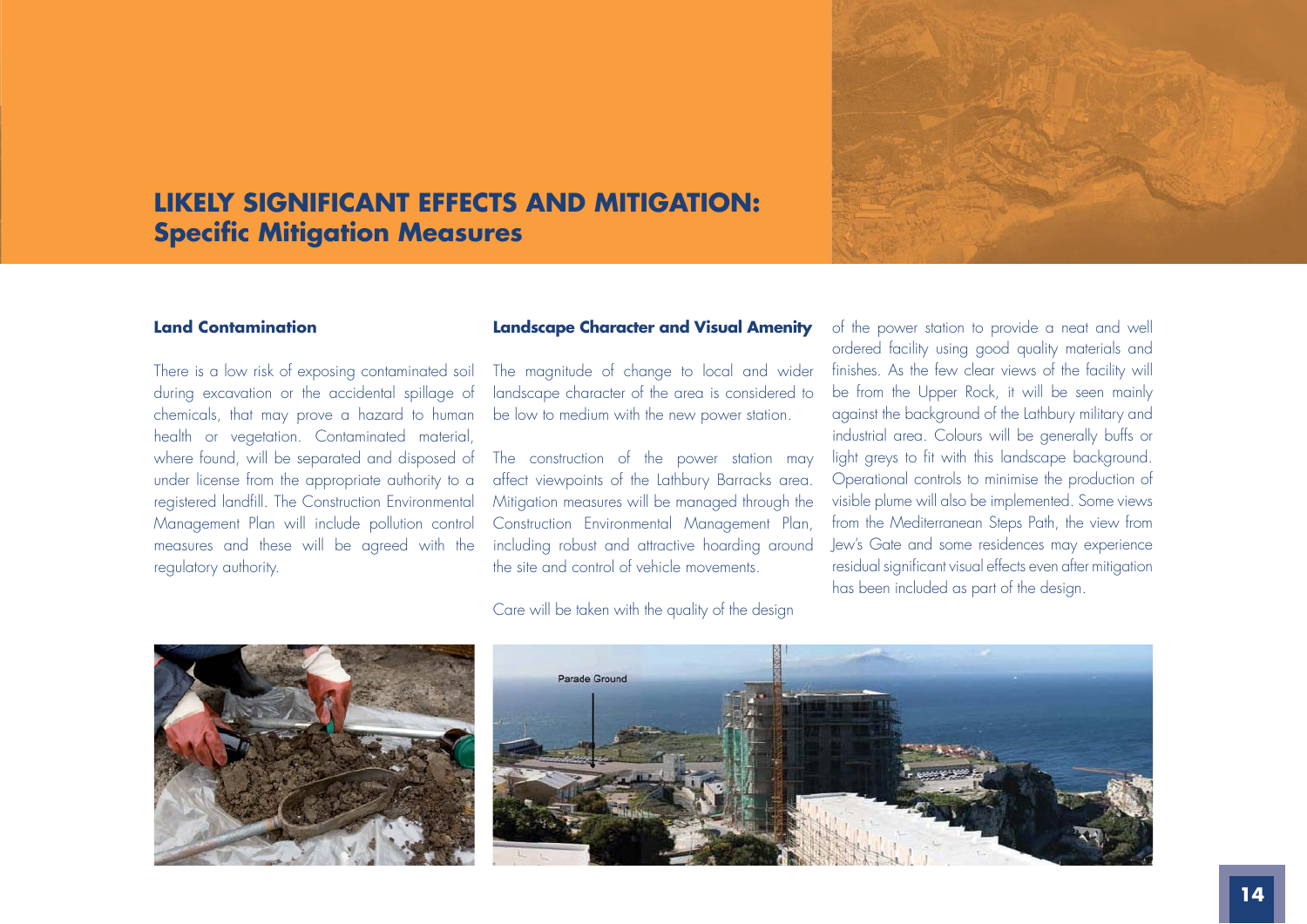

### **Land Use**

A construction compound will be located on site, and secondary construction compounds will be located further from site as there is not enough room within the site boundary to store large components or quantities of materials. The Contractor will assess any environmental consequences and will avoid or reduce significant noise, disturbance, vibration, traffic, air quality, fragmentation of land and general pollution in the choice of available land.

The parade ground is currently owned by the MoD and is used as a storage area for a vehicle company. The Parade Ground is also occasionally used by the general public for general recreational activities. Although this is not an official designation, there is no possible mitigation for the permanent change in land use which will result in a low but adverse significant residual effect.

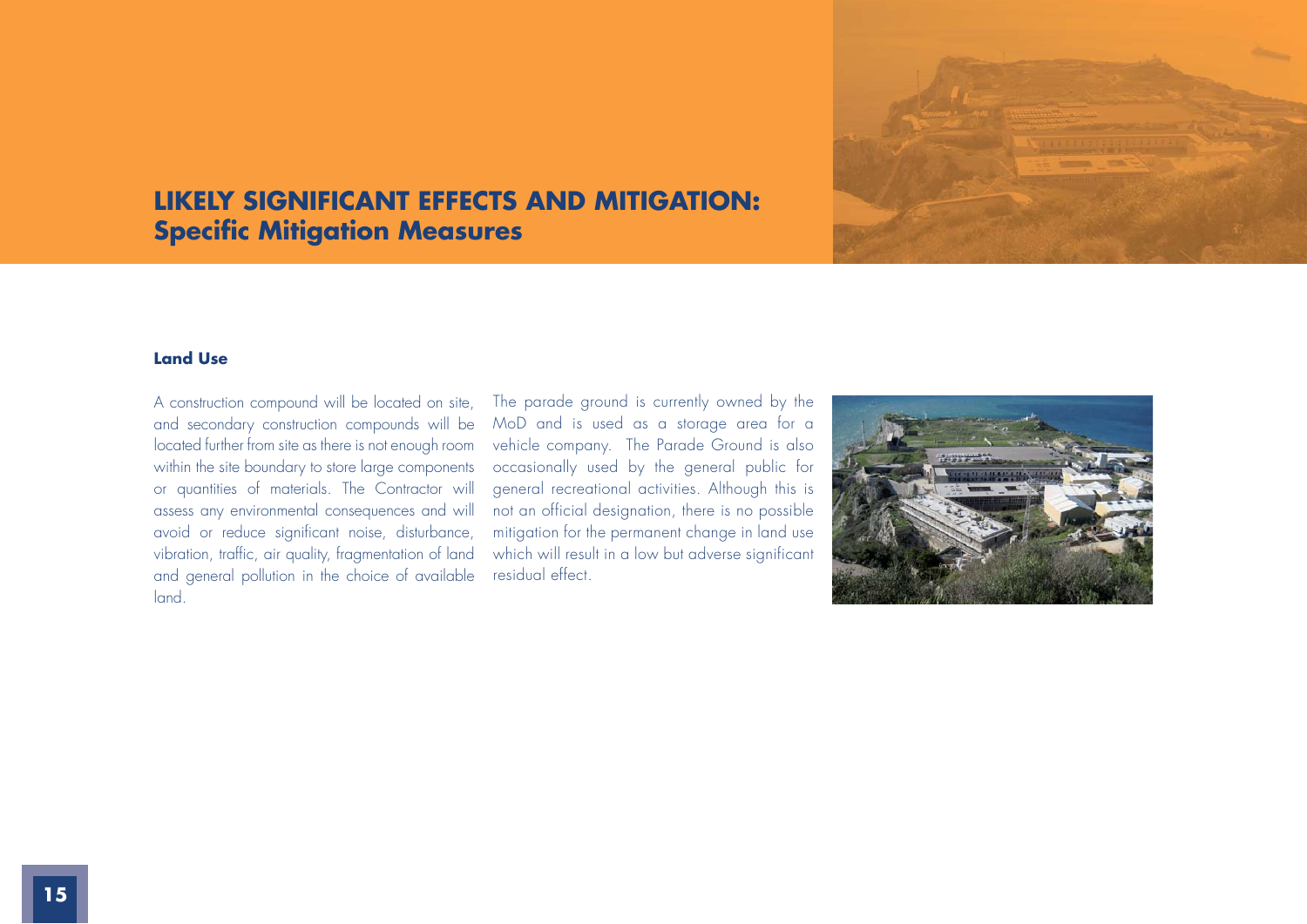

### **Noise and Vibration**

Construction noise at the nearby Firing Range Office (MoD) will be mitigated by erecting temporary hoardings of 2.5 m in height on the western boundary of the site, which will reduce noise levels sufficiently that the use of the building as an office will not be affected during the construction period.

In order to mitigate operational noise effects on adjoining areas, mitigation measures will be built into the design of the power station, including high efficiency silencers in the exhaust stacks, low noise cooling radiators and careful design in the acoustics of the engine hall. Supplementary noise monitoring will also be carried out to ensure that noise levels are at an acceptable level.





### **Socio Economic**

If employment for construction of the power station is sourced in Gibraltar, it will be beneficial for the local economy, and therefore steps will be made to encourage this as far as practicable.

Communities immediately surrounding the new power station may experience a combination of effects from noise, visual changes, and air quality changes. Tourists visiting the area are likely to experience similar effects. These potentially significant effects will be managed through the Construction Environmental Management Plan and mitigation to the design of the power station.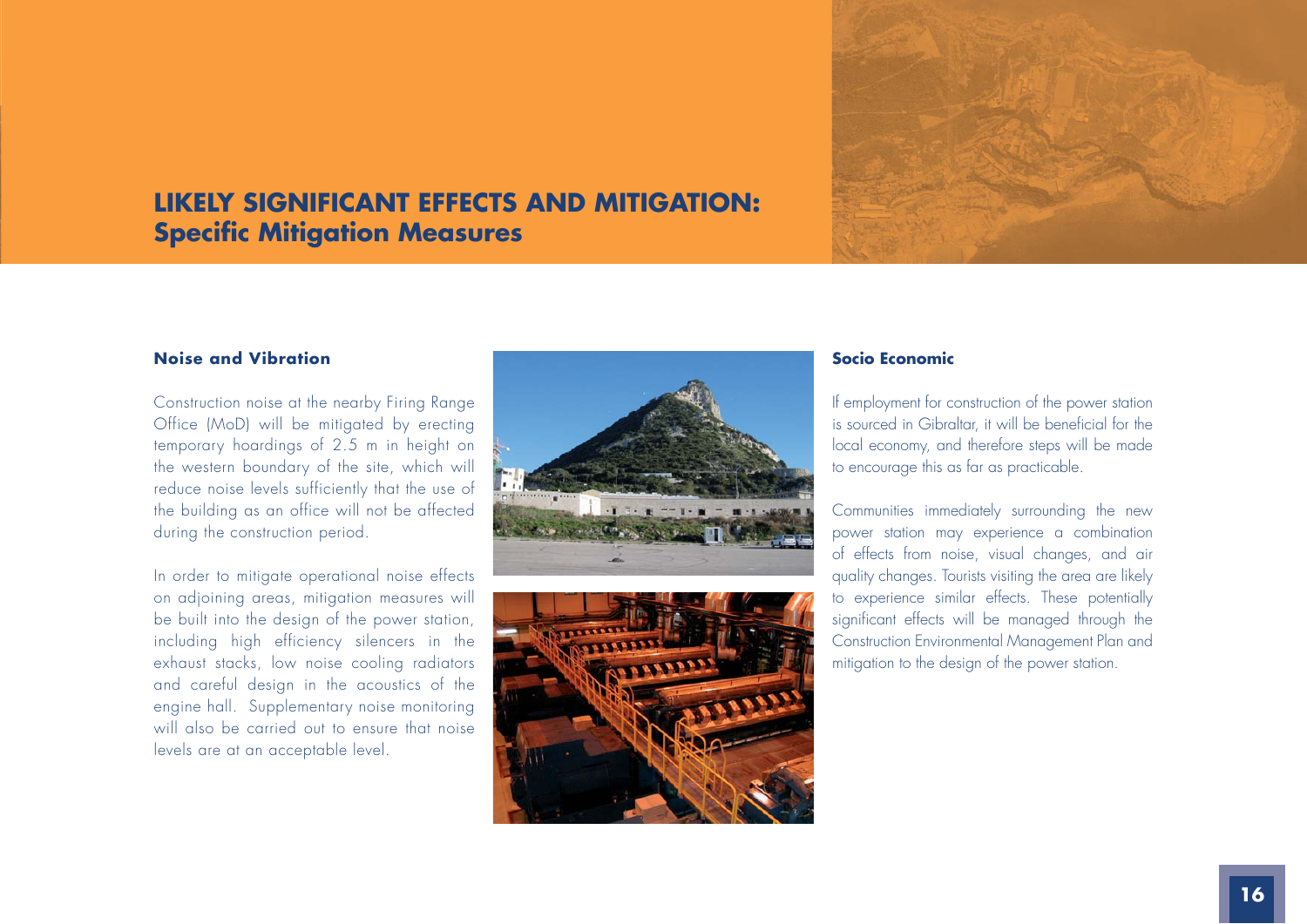

### **CUMULATIVE EFFECTS**

The proposed power station construction will have an adopted Construction Environmental Management Plan that will provide control measures for noise, dust, lighting, and construction traffic. The plan will be agreed with the relevant regulatory authorities. A site health and safety plan will also be adopted which will include signage, hoarding and fencing. With these plans in place temporary construction effects will be reduced and managed.

within the vicinity of the new power station adverse effects are anticipated. proposals. Many are small scale or are sufficiently distant from these proposals that there will be no  $\;$  The operation of the proposed new power station  $\;$ predicted cumulative adverse effect. The only development considered to result in potential temporary significant effects during construction is that of the new prison facility, where combined lighting effects with the power station may have an impact on migratory birds. However with

There are other planned developments proposed mitigation applied, no cumulative significant

will allow decommissioning of the 3 existing power stations, which will improve air quality.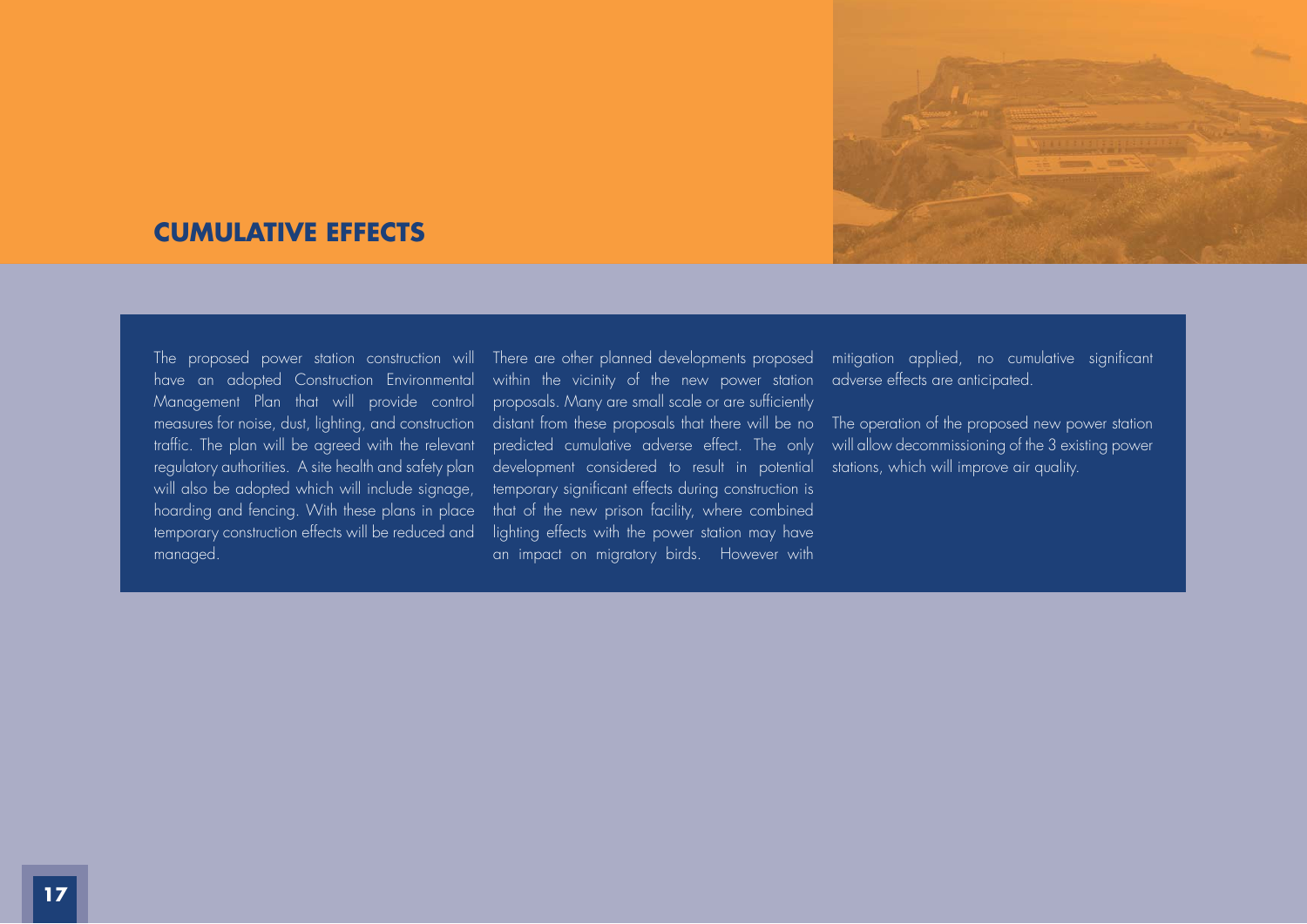

# **FURTHER INFORMATION**

Environmental Statement to the Development and Planning Commission to assist in its deliberations and in considering the project. The Environmental Statement has been submitted in accordance with the requirements of the Town Planning (Environmental Impact Assessment) Regulations, 2000 (the EIA Regulations) and EC EIA Directive 85/337/EEC (as amended by Directive 97/11/EC). Under the EIA Regulations the Government will seek to obtain an EIA Certificate for the project. The EIA follows industry recognised standards.

The Government of Gibraltar has submitted the The Environmental Statement has been A copy of the full ES can be viewed at: managed by Environmental Gain Ltd, on behalf of the Government of Gibraltar, with Gibraltar Town Planner's Office, Department of technical contributions from a team of engineers and consultants. Environmental Gain Ltd is an independent environmental assessor with experience of undertaking EIAs of similar redevelopment proposals internationally and within Gibraltar. The assessment team has been drawn from a highly experienced group of specialists that are practised in the techniques of environmental assessment for their subject area and dealing with projects of a similar nature and scale.

Trade, Industry and Communications, Suite 631, Europort, Gibraltar.

Further copies of the full Environmental Statement are available on request from Environmental Gain Ltd, Environmental Gain Ltd, The Old Church School, Butts Hill, Frome, Somerset, UK BA11 1HR,, email: info@engain.com. A charge will be made to cover the costs of reproduction: £150 will be charged for full paper copies and £50 will be charged for CD versions. Additional copies of this Non-Technical Summary are available on request at no additional charge via email.